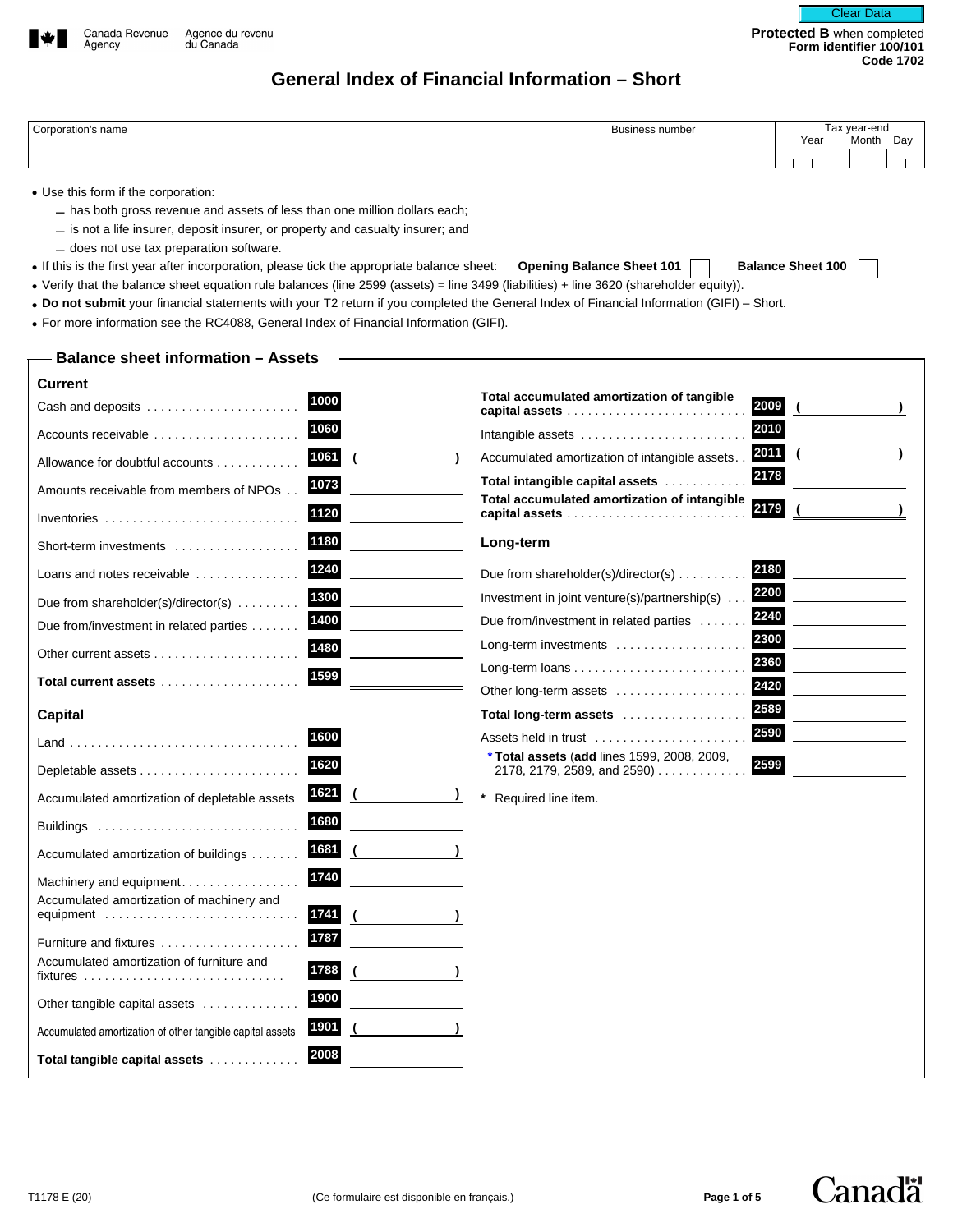| <b>Current</b>                                           | Long-term                                                        |
|----------------------------------------------------------|------------------------------------------------------------------|
| 2600                                                     | 3140                                                             |
| Bank overdraft                                           | Long-term debt                                                   |
| 2620                                                     | 3220                                                             |
| Amounts payable and accrued liabilities                  | Deferred income $\ldots, \ldots, \ldots, \ldots, \ldots, \ldots$ |
| 2630                                                     | 3240                                                             |
| Amounts payable to members of NPOs                       | Future (deferred) income taxes                                   |
| 2680                                                     | 3260                                                             |
| Taxes payable                                            | Due to shareholder(s)/director(s) $\ldots \ldots \ldots$         |
| 2700                                                     | 3300                                                             |
| Short-term debt                                          | Due to related parties                                           |
| 2707                                                     | 3320                                                             |
| Credit card loans                                        | Other long-term liabilities                                      |
| 2780                                                     | 3450                                                             |
| Due to shareholder(s)/director(s) $\ldots \ldots \ldots$ | Total long-term liabilities                                      |
| 2860                                                     | 3470                                                             |
|                                                          |                                                                  |
| 2920<br>Current portion of long term liability           | *Total liabilities (add lines 3139, 3450, and<br>3499            |
| 2960<br>Other current liabilities                        | Required line item.                                              |
| 3139<br>Total current liabilities                        |                                                                  |

| – Balance sheet information – Shareholder equity & Statement of retained earnings (deficit) |                                                              |  |  |
|---------------------------------------------------------------------------------------------|--------------------------------------------------------------|--|--|
| <b>Shareholder equity</b>                                                                   | Statement of retained earnings (deficit)                     |  |  |
| 3500                                                                                        | 3660                                                         |  |  |
|                                                                                             | Retained earnings (deficit) – start $\dots\dots\dots$        |  |  |
| 3520                                                                                        | 3680                                                         |  |  |
| Preferred shares                                                                            |                                                              |  |  |
| 3540                                                                                        | 3700                                                         |  |  |
| Contributed and other surplus                                                               | Dividends declared                                           |  |  |
| 3600                                                                                        | 3740                                                         |  |  |
| Retained earnings (deficit)                                                                 | Other items affecting retained earnings                      |  |  |
| 3620                                                                                        | 3745                                                         |  |  |
| *Total shareholder equity                                                                   | Interfund transfer                                           |  |  |
| Total liabilities and shareholder equity                                                    | 3849                                                         |  |  |
|                                                                                             | ** Retained earnings (deficit) - End                         |  |  |
|                                                                                             | Required line item.                                          |  |  |
|                                                                                             | ** Required if any of line items 3660 to 3745 are completed. |  |  |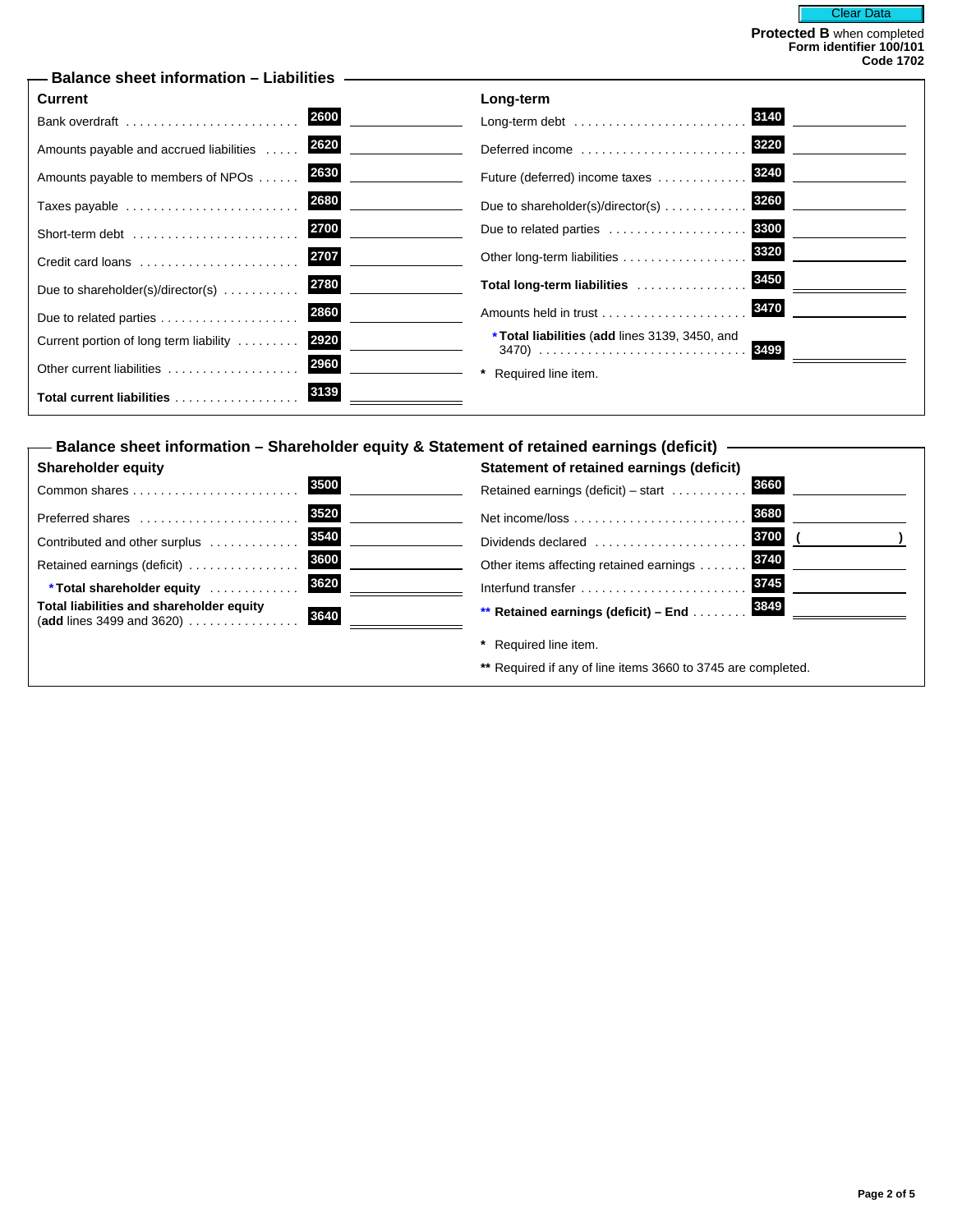## **Non-farming income statement information**

### **Revenue**

|  | Operating expenses |
|--|--------------------|
|  |                    |

| Trade sales of goods and services                                        | 8000 | Advertising and promotion                                      | 8520 |
|--------------------------------------------------------------------------|------|----------------------------------------------------------------|------|
| Investment revenue $\ldots \ldots \ldots \ldots \ldots$                  | 8090 | Amortization of intangible assets                              | 8570 |
| Dividend income                                                          | 8095 | Goodwill impairment loss                                       | 8571 |
| Commission revenue                                                       | 8120 | Bad debt expense                                               | 8590 |
|                                                                          | 8140 |                                                                | 8620 |
| Fishing revenue                                                          | 8160 | Amortization of tangible assets                                | 8670 |
| Realized gains/losses on disposal of assets                              | 8210 | Interest and bank charges                                      | 8710 |
| NPO amounts received                                                     | 8220 | Business taxes, licences, and memberships                      | 8760 |
|                                                                          | 8221 |                                                                | 8810 |
| Assessments                                                              | 8222 | Professional fees                                              | 8860 |
|                                                                          | 8223 | Rental                                                         | 8910 |
| Gross sales and revenues from organizational                             | 8224 | Repairs and maintenance                                        | 8960 |
|                                                                          |      | Salaries and wages                                             | 9060 |
| Other revenue $\ldots, \ldots, \ldots, \ldots, \ldots, \ldots$           | 8230 | Sub-contracts                                                  | 9110 |
| Income/loss of subsidiaries/affiliates                                   | 8232 | Computer-related expenses                                      | 9150 |
| Income/loss of joint ventures                                            | 8234 |                                                                | 9180 |
| Income/loss of partnerships                                              | 8235 |                                                                | 9270 |
| Royalty income other than resource                                       | 8237 | Interfund transfer                                             | 9286 |
| Subsidies and grants                                                     | 8242 | Total operating expenses                                       | 9367 |
| *Total revenue<br>(add lines 8000 to 8242) $\ldots \ldots \ldots \ldots$ | 8299 | * Total expenses                                               | 9368 |
|                                                                          |      | (add lines 8518 and 9367) $\ldots \ldots \ldots$               |      |
| <b>Cost of sales</b>                                                     |      | Net non-farming income<br>(line 8299 minus line 9368) $\ldots$ | 9369 |

| Opening inventory                                         | 8300         |
|-----------------------------------------------------------|--------------|
| Purchases/cost of materials                               | 8320         |
| Direct wages                                              | 8340         |
| Benefits on direct wages                                  | 8350         |
| Trades and sub-contracts                                  | 8360         |
| Production costs other than resource                      | 8370         |
|                                                           | 8450         |
| Closing inventory<br><b>Total cost of sales</b>           | 8500<br>8518 |
| (add lines 8300 to 8500)                                  |              |
| Gross profit/loss<br>(line 8000 minus line 8518) $\ldots$ | 8519         |

**\*** Required line item

**If you do not have to complete the "Farming income statement information" section, go to page 4 to complete the "Net income/loss after taxes and extraordinary items" section.**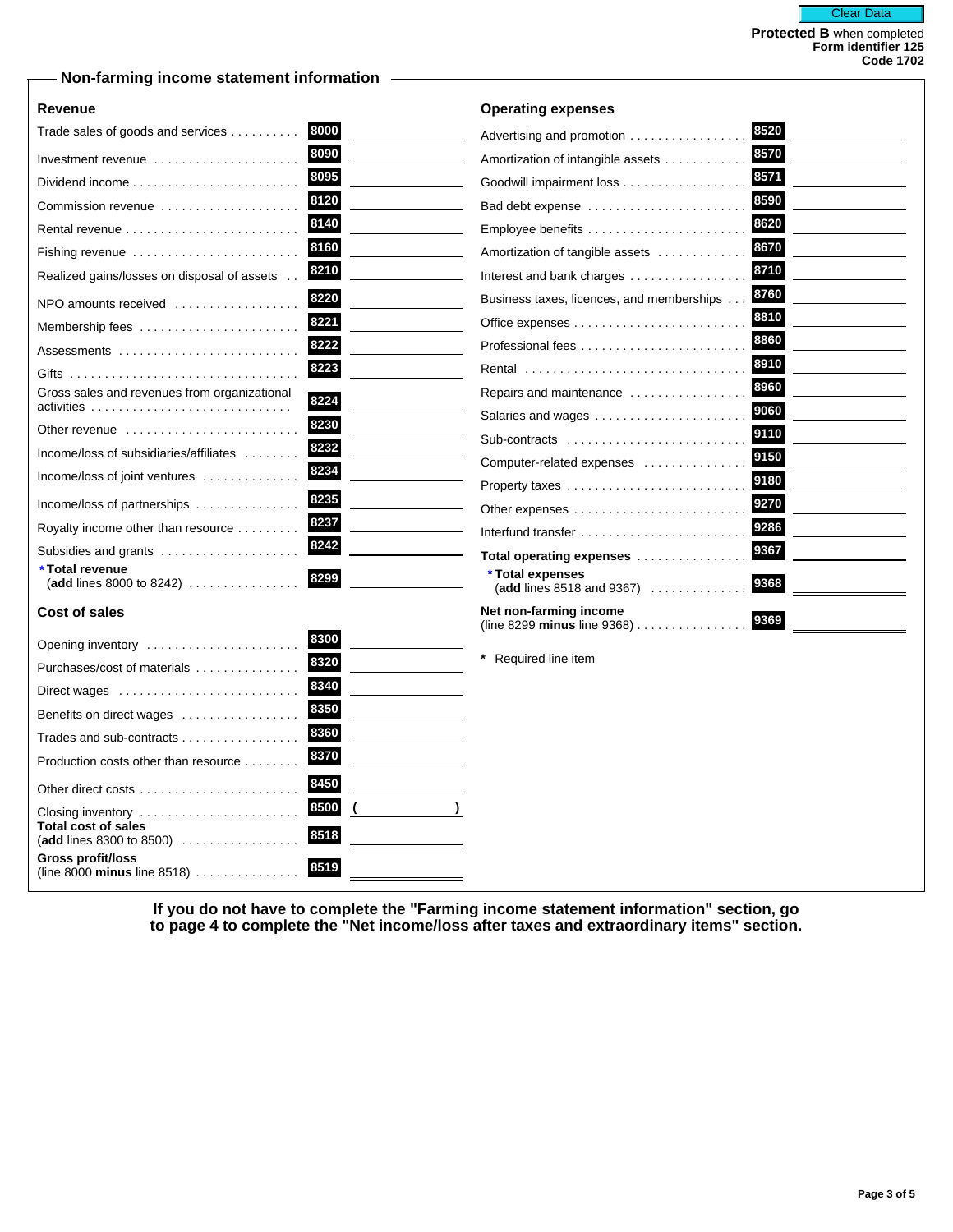## **Farming income statement information – Farming revenue**

## **Farming revenue**

| Grains and oilseeds                               | 9370 |
|---------------------------------------------------|------|
| Other crop revenues                               | 9420 |
| Livestock and animal products revenue             | 9470 |
| Other commodities                                 | 9520 |
| Program payment revenues                          | 9540 |
| Rebates                                           | 9570 |
| Other farm revenues/losses                        | 9600 |
| Gains/losses on disposal of assets                | 9609 |
| Farming partnership income/loss                   | 9615 |
| Farming joint venture income/loss                 | 9616 |
| Non-farming income                                | 9650 |
| * Total farm revenue<br>(add lines 9370 to 9650). | 9659 |

| <b>Farming revenue</b>                                 | <b>Farming expenses</b>                                  |
|--------------------------------------------------------|----------------------------------------------------------|
| 9370<br>Grains and oilseeds                            | 9660<br>Crop expenses                                    |
| 9420<br>Other crop revenues                            | 9710                                                     |
| 9470<br>Livestock and animal products revenue          | 9760<br>Machinery expenses                               |
| 9520<br>Other commodities                              | 9790<br>General farm expenses                            |
| 9540<br>Program payment revenues                       | 9791<br>Amortization of tangible assets                  |
| 9570<br>Rebates                                        | 9792<br>Advertising, marketing costs, and promotion      |
| 9600<br>Other farm revenues/losses                     | 9794<br>Benefits related to employee salaries            |
| 9609<br>Gains/losses on disposal of assets             | 9795<br>Building repairs and maintenance                 |
| 9615<br>Farming partnership income/loss                | 9798<br>Custom or contract work                          |
| 9616<br>Farming joint venture income/loss              | 9799                                                     |
| 9650                                                   | 9801                                                     |
| Total farm revenue<br>9659<br>(add lines 9370 to 9650) | 9804<br>Other insurance premiums                         |
|                                                        | 9805<br>Interest and bank charges                        |
|                                                        | 9807<br>Memberships/subscription fees                    |
|                                                        | 9808                                                     |
|                                                        | 9809                                                     |
|                                                        | 9810<br>Property taxes                                   |
|                                                        | 9811<br>Rent – Land and buildings                        |
|                                                        | 9812<br>Rent – Machinery                                 |
|                                                        | 9814<br>Salaries and wages                               |
|                                                        | 9818                                                     |
|                                                        | 9819<br>Motor vehicle expenses                           |
|                                                        | 9820                                                     |
|                                                        | 9824<br>Telephone                                        |
|                                                        | 9832<br>Amortization of intangible assets                |
|                                                        | 9834<br>Travel expenses                                  |
|                                                        | 9835<br>Capital/business taxes                           |
|                                                        | 9850<br>Non-farming expenses                             |
|                                                        | 9870<br>Net inventory adjustment                         |
|                                                        | *Total farm expenses<br>9898<br>(add lines 9660 to 9870) |
|                                                        |                                                          |
|                                                        |                                                          |
|                                                        | 9899                                                     |
| * Required line item                                   |                                                          |

# **Net income/loss after taxes and extraordinary items**

**\*** Required line item

|                      | A |
|----------------------|---|
|                      |   |
| * Required line item |   |